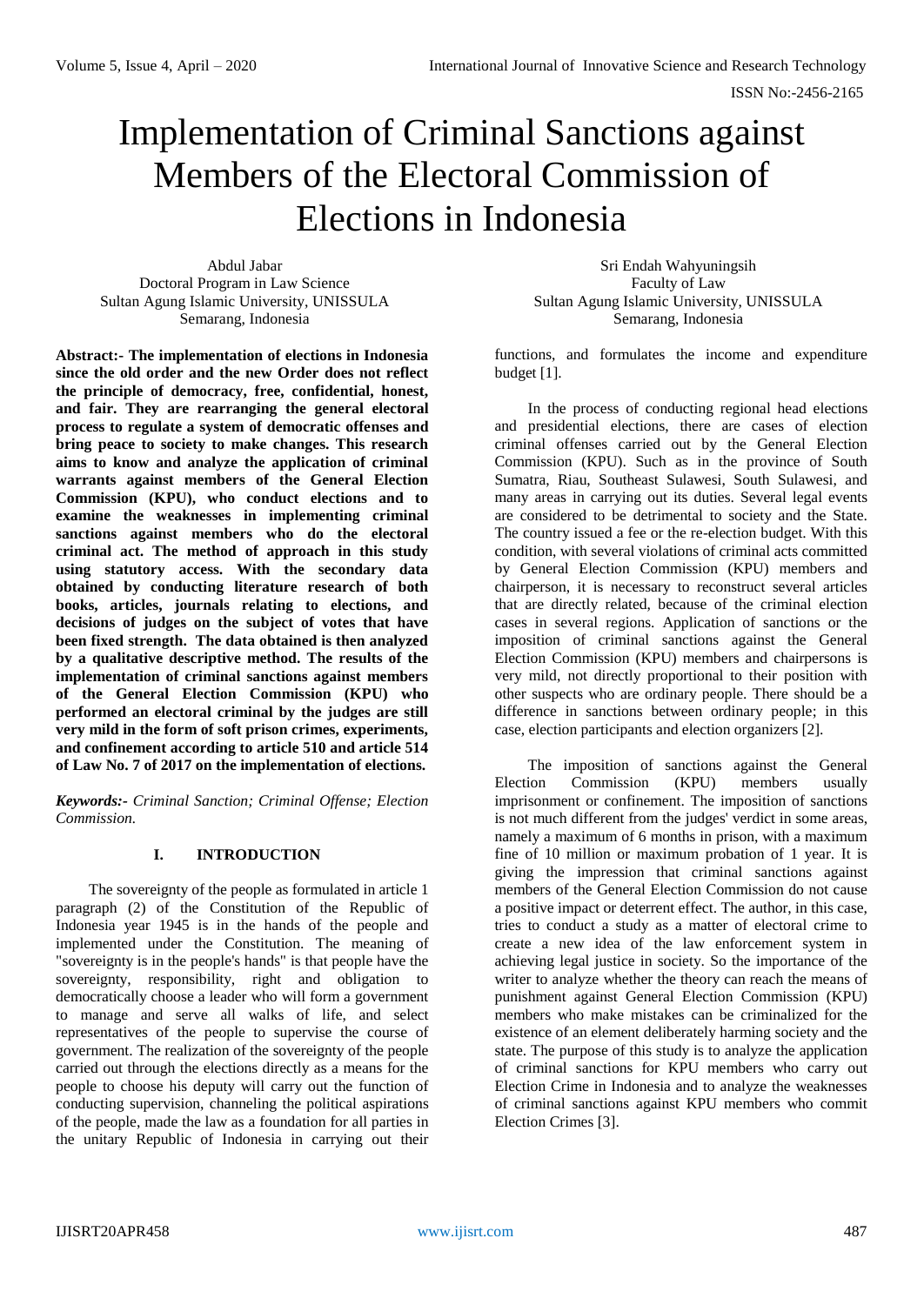# **II. RESEARCH METHOD**

The method used in this study is the statutory approach, with secondary data consisting of primary, secondary, and tertiary legal materials. The material was obtained by doing library research from books and various laws and regulations, and other sources from journals and other material related to the object of this study. The data obtained were then analyzed using qualitative descriptive methods.

# **III. RESULT AND DISCUSSION**

#### *A. Criminal Election Cases in Indonesia*

In general, Law Number 7 of 2017 concerning General Elections regulates several articles related to election crimes. Around 66 articles in the Election Law governing various offenses for election crimes. These articles restrict some subjects such as organizers, public officials, participants, and many other issues. The Indonesian Legal Roundtable (ILR) conducted a study to explore the application of electoral criminal provisions during the electoral momentum. According to the results of the study, 2019 cases of simultaneous election criminal acts were found in all regions in Indonesia. "The number is recorded 348 criminal election cases, which have been sentenced in 150 district courts and 28 high courts," The Indonesian Legal Roundtable (ILR) Executive Director Firmansyah Arifin said in a discussion in Jakarta [4].

According to data presented by Firmansyah, when compared to the 2014 election, the number of illegal votes in 2019 increased by 58.3%, he said this number meant a significant amount. Most of the 2019 election criminal cases are related to legislative elections, 13 matters related to election crime. The top five regions with the most cases were in a row, South Sulawesi, Central Sulawesi, North Sumatra, West Nusa Tenggara, and Maluku. Firmansyah also mentioned the stage in which the most election offenses occur is at the campaign stage. At this stage alone, there were 168 cases of electoral crime and then during the voting and counting of 74 cases, the recapitulation of 69 cases, the quiet period of 22 cases, and at the nomination stage as many as 15 cases. In all, 320 cases have been proven and found guilty, at the district court and on appeal. Meanwhile, 28 cases were acquitted or released, 170 cases convicted with conditional or probation, 131 cases were sentenced to prison / detained, and 14 cases were convicted without being attended by the defendant [5].

The research shows that the most number of violations in election crimes are federal money 72 cases, the manipulation of votes 56 cases, voting more than one ballot 46 cases, village heads who are not neutral 30 cases, and campaigning in places of worship 19 cases. The most common actors in Indonesian Legal Roundtable (ILR) research are legislative candidates. Legislative candidates who committed crimes as many as 86 people, as many as 59 people, the success team and supporters as many as 33 people, and village heads as many as 30 people.

Indonesian Legal Roundtable (ILR) has some notes in its research report. According to Firmansyah, the record is like the enforcement of the 2019 election criminal law, which tends to give light sentences and trials. "Trends in verdicts like this are certainly difficult to provide a deterrent effect for the perpetrators," Firmansyah said. One hundred ninety cases were sentenced to 1-3 months, and 170 cases were sentenced to conditional criminal or probation. The most severe sentences are sentenced to 2 years' imprisonment, and none of the election offenders has sentences added by 1/3. Firmansyah said, in the verdict, there were also disparities or differences in decisions in the same case. "The verdict is indeed the authority of the judge, but if there is a difference in the decision, it will become it is own problematic in the criminal law enforcement process. The disparity in decisions shows how severe the judge is in handling criminal election cases", Firmansyah said. He also revealed facts which, according to Indonesian Legal Roundtable (ILR), were odd. For example, in one court, there were different cases, but the sentences were the same, a verdict that did not reach all the perpetrators, a decision that made money politics a matter of summary. In practice, Firmansyah also revealed that there were differences in the application of procedural law to the appellate judge in responding to a free sentence [6].

According to him, there was still uncertainty among the high judges in applying the rules. Most appellate judges accommodate free or loose decisions due to justice because there are no more mechanisms available to examine and decide cases. However, some high judges behave differently point of view that an acquittal cannot be appealed. Also, the arrangement of disqualification of permanent candidates and selected candidates that are incomplete and consistent creates uncertainty in implementation. Especially in the case of a campaign outside the campaign schedule involving Indonesian citizens who do not yet have the right to vote, can it be used as a reason for the cancellation of candidates [7].

Meanwhile, Member of the Election Supervisory (Bawaslu) Rahmat Bagja in the same place said the problematic enforcement of criminal election law in the Gakkumdu Center. In terms of HR and access, there are still different perceptions in interpreting the constituent criminal elements within the Gakkumdu Center environment. Also, there are obstacles from the aspects of the police and the prosecutor's office in the area of expansion that do not yet have district police or prosecutor's office in the local area. It is also difficult to get expert information related to legal opinions in fulfilling the elements of the article on election crime. Then there are also geographical obstacles to the district court, which is faced with a trial time limit. "The obstacle in the Gakkumdu discussion is that the police and the main prosecutor's office are far from the district/city," Bagja said [3].

A member of the Judicial Commission (KY) Sukma Violeta revealed, his party has monitored 24 election cases. The types of evidence observed by Judicial Commission (KY), for example, are related to money politics, the use of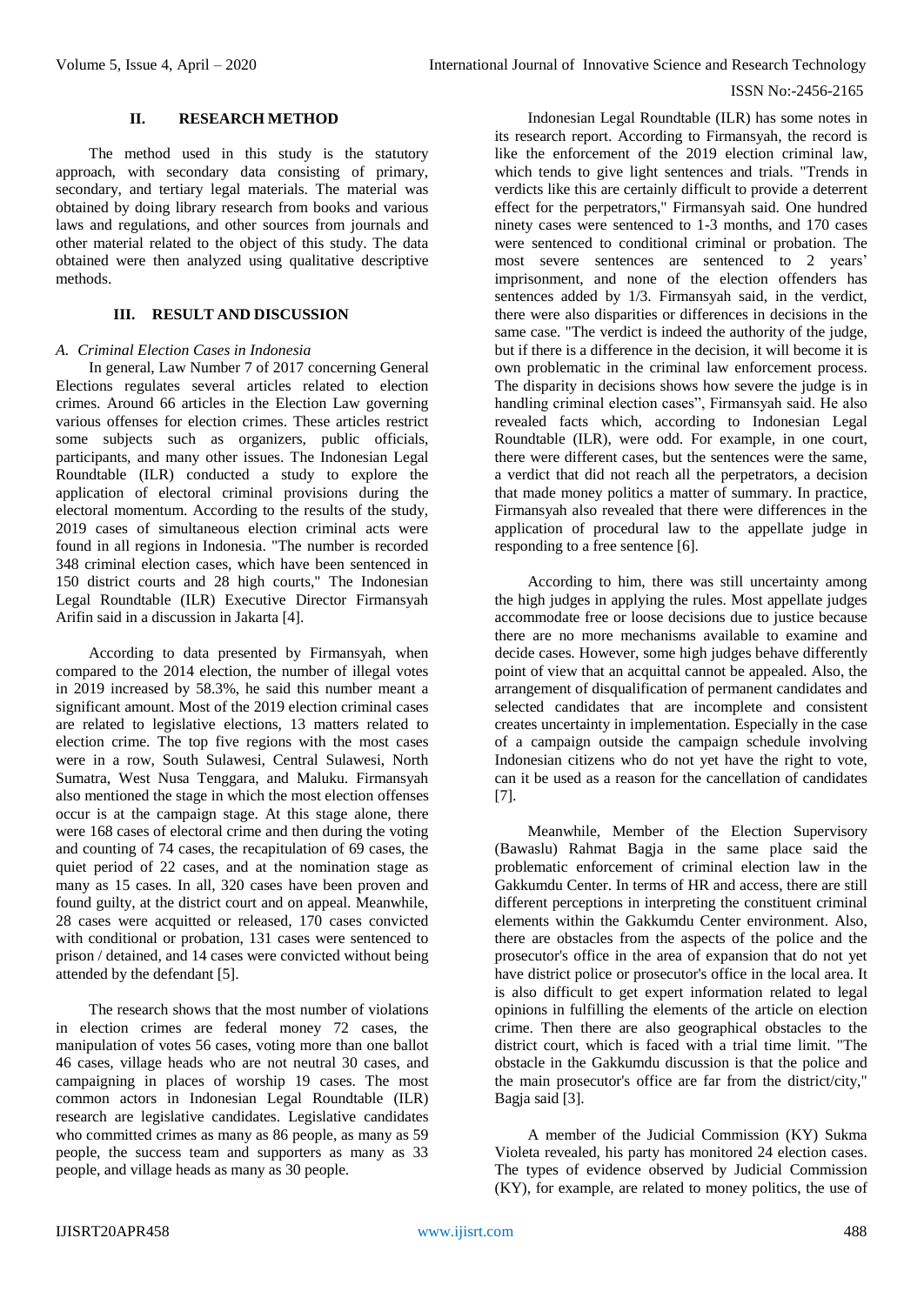state facilities in campaigns, campaigns at places of worship, and causing voters to be of no value. " Judicial Commission (KY) has monitored 24 election cases, 24 election cases," said Sukma. Meanwhile, Executive Director of the Election Association for Democracy Titi Anggraini rate, in the future, the number of criminal provisions in the Election Law should be reduced. It aims to put the criminal act in the election as *ultimum remidium*. Titi suggested that administrative sanctions be increased because these types of penalties are more feared by by-election stakeholders. "We urge going forward to reduce the provisions of criminal offenses [8].

Discussing legal issues will indeed never be separated from the world fair or justice. Discussing legal issues has become a necessity that the law must contain and guarantee truth. According to Yusuf A.W. in his writings titled Law and Justice, the law cannot be separated from the ultimate goal of state and community life itself, namely justice. Through and with law, individuals or communities can lead a life of justice. Yusuf further stated that a just law is an orderly law and without suppressing the human dignity of every citizen, or in other words, is a law that always serves the interests of justice, order, order, and peace to support the realization of a prosperous and spiritual society. What Yusuf said becomes interesting, because the perspective of truth is not only limited to the awareness of physical well-being but also within. The question is, what kind of justice will support the realization of a prosperous and spiritual society?

Concerning a law that frees true peace and justice will be realized if every community can be free and responsible for expressing what it thinks. Which, in the end, will free him from the constraints that can destroy the legal peace both outwardly and spiritually. According to Setiadi, the criminal law, which is shackling and applies so far in Indonesia, is "pseudo". On the assumption that in the United Nations (UN) congress on The Prevention of Crime and the Treatment of Offenders, it is often stated that the current criminal law system, especially those originating from the colonial period, in general, are out of date and unjust. As well as out of fashion and unreal (outdated and out of time). All of them are "pseudo" and do not originate from cultural values that are rooted in itself. Even there is a discrepancy with the aspirations of the community, which ultimately shackles the community itself and is not responsive to today's social needs [9].

# *B. Court ruling*

Before a judge makes a criminal law ruling, a case has gone through the stages set out in the Code of Conduct of the Criminal Procedure Code. Starting with the investigation conducted by the police and prosecution by the prosecutor, only then will the case that has met the requirements be submitted to the district court. Cases that have fulfilled all the obligations are then heard. In general, the proceedings of the trial are the reading of the prosecutor's indictment. Then the defense can submit their exceptions, the prosecutor studies and responds to the defender's exemption. The judge decides the defense exception, the witness's statement, the defendant's statement, the submission of evidence, the

prosecutor's claim, the defense of the defendant, and the judge's decision. Based on the guidelines for the implementation of the Criminal Procedure Code, the judge's decision in a criminal procedural law case can be classified into 3, namely:

- The defendant is acquitted, that is, if the court believes that the results of the trial are tried, the defendant's guilt or the actions charged with him are not proven legally and convincingly.
- The defendant is acquitted of all lawsuits, i.e., if the court believes that the act convicted of the defendant is proven, but the action is not a criminal offense.
- The defendant is sentenced to a criminal sentence, i.e., if the court believes that the defendant is guilty of committing the criminal act charged with him.

The judge to get verdict will prove the criminal act on the defendant by seeking confidence whether the defendant committed the act that was charged to him or not—matching the behavior that was charged to him with the articles of criminal law. The search for a judge's conviction is carried out by asking the prosecutors, defense attorneys, witnesses, the accused, and looking at the evidence presented. The judge was sure that if the defendant had committed the alleged act if there was a match between facts from the prosecutor, witnesses, the defendant, or evidence. For example, the prosecutor demanded that the defendant commit premeditated murder, the witness said the defendant had a dispute and threatened the victim. The defendant admitted that he had killed the victim on a plan because he was hurt by knife evidence following the wounds that existed in the body of the victim [10].

After gaining the conviction that the defendant did the act that was charged to him, the judge will match the actions committed by the defendant with the articles in the criminal law. If the defendant's actions fulfill the elements in a criminal law article, then the defendant is declared proven to have committed acts of funds that were charged to him. Judges who believe the defendant did not commit the criminal act charged to him or if the judge sees the defendant's actions do not contain elements of the criminal law article charged with him will decide the defendant with a free ruling. If a defendant is found guilty of committing a criminal act in violation of a particular article, the judge will examine whether the defendant can be declared responsible for the criminal act he committed (crime responsibility). Judges will use articles 44-51 of the Criminal Code, which contains people who are declared unable to take responsibility for their criminal actions [11].

In the series of judges' decisions when issuing a decision on an election crime case, the judge must have an impact on common law in the community. Like criminal cases in the Courts of Palembang, Riau, South East Sulawesi, South Sulawesi, when the verdicts were dropped, the judge must believe the purpose of imposing criminal sanctions with the structure of Strafsoord, Strafmaat, and Strafmodus. This decision will affect the three sets of structures if the imposition of sanctions or the application of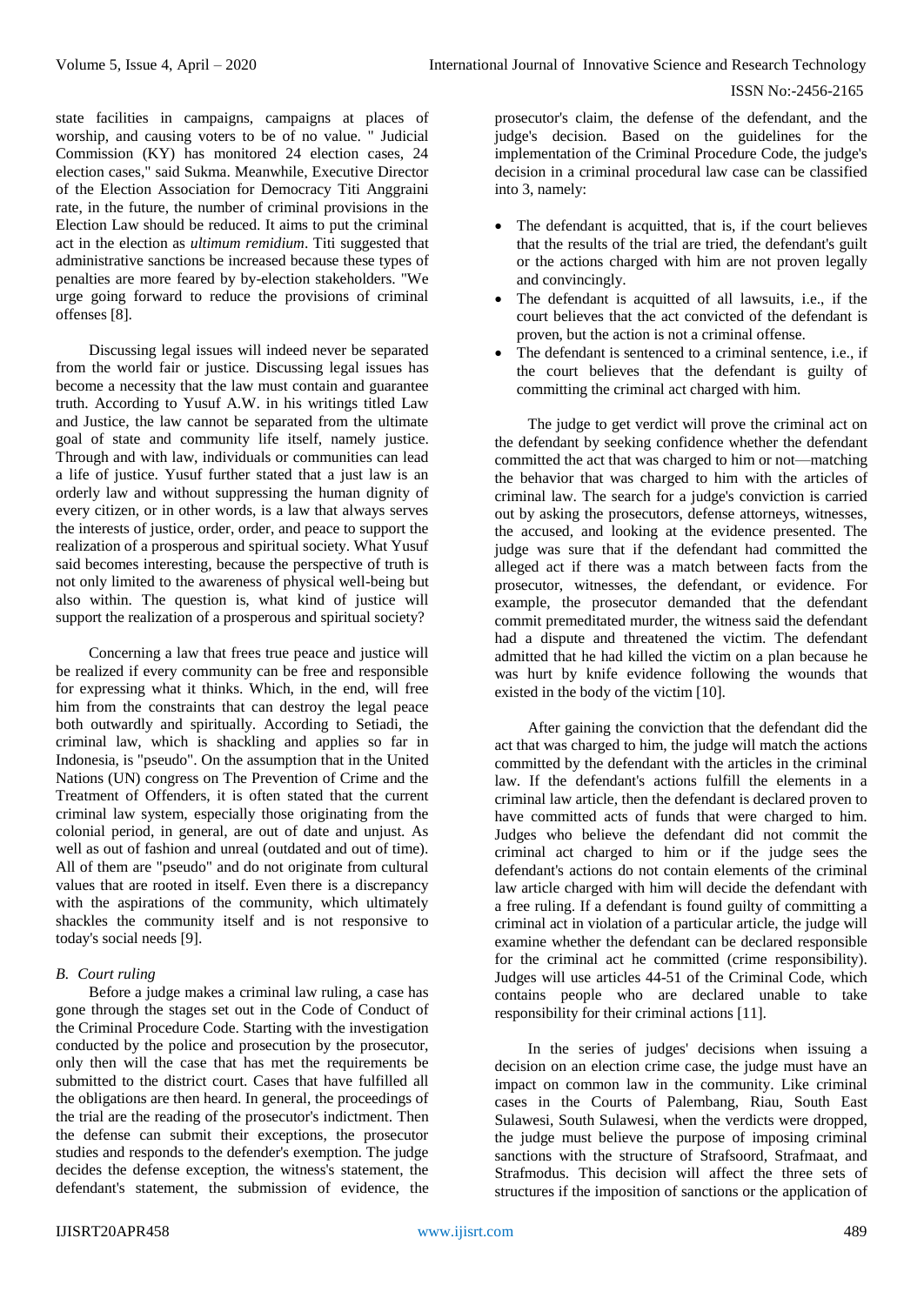sanctions is not by these principles because every decision will be under the Article or Law that is applied, feasible or appropriate, or capable or not, mild or not. This condition is the judge in applying sanctions must be cautious, especially in handling cases of election crime, especially in punishing the holding of elections such as General Election Commission members or Chairmen [12].

In terms of legal justice in the aspect of applying criminal sanctions against perpetrators of election crimes, the authors compare election violations committed by election participants with election administrators. This case has a permanent legal force, which is a violation of election criminal offenses committed by members of the KPU of South Sumatra (Palembang). Case five Commissioner Members of the Palembang Election Commission, who were sentenced to six months' imprisonment and a fine of 10 million, the defendants were represented by Articles 510- 554 of Law Number 7 of 2017. They were named as suspects in connection with the criminal act of organizing an election. They commit a crime that causes others to lose their right to vote, as stated in primary article 554 of Law Number 7/2017 Concerning Elections. That occurred on April 17, 2019, in the Ilir Timur region Palembang [13].

Based on the court's decision above, it is known that legal justice is not evenly distributed in all general elections throughout Indonesia. The application of criminal sanctions does not have a deterrent effect, especially for members of the Election Commission who commit crimes. In the decision of the Palembang District Court, and there are still many courts in Indonesia that punish General Election Commission members, it is proven that committing an election crime has not been able to provide an appropriate sanction. Hence, the author is of the view that the legal reconstruction of the substance of the application of Article 510 and Article 514 should be carried out on Number 7 of 2017.

According to Barda Nawawi Arief, the definition of punishment is interpreted as a process of imposing a criminal sentence by a judge. It can be said that the criminal system includes the entire statutory provisions governing criminal law or operationally concretely so that a person is sanctioned. It means that all laws and regulations regarding substantive criminal law, formal criminal law, and criminal law can be seen as a unified criminal system. Barda Nawawi Arief also stated that the statutory rules are limited to substantive criminal law contained in the Criminal Code. It can be said that all of the provisions in the Criminal Code, both general and specific rules regarding the formulation of a criminal offense, are necessarily a unified criminal system. All statutory rules in the substantive criminal law field consist of general rules and special rules. General rules are contained in the Criminal Code (Book I), and special rules are contained in Criminal Code Books II and Book III, as well as in Special Laws outside the Criminal Code. These special rules generally contain the formulation of individual criminal acts, but they can also contain special rules that deviate from general rules [11].

Many legal theories can strengthen the reasons for imposing criminal sanctions. Imposing legal sanctions in criminal acts of election carried out by judges in the District Courts of various regions in examining and adjudicating cases. There is a tendency for judges to give very light decisions and do not comply with the principles of justice in the community, especially justice in Pancasila. Justice that is seen in Law Number 7 of 2017 in Article regarding election criminal offenses cannot be said to be an adequate legal means in imposing sanctions or applying criminal sanctions against KPU members who commit criminal acts. Because the legal structure in the article still does not provide justice, especially Article 510 and Article 514. This article is routinely used in the prosecution and prosecuting charges in court proceedings because this Article deals directly with General Election Commission Members and Chairperson in conducting Election Crimes [14].

There are several necessary crimes which are often alternatively threatened with the same criminal act. Therefore, the judge can only drop one of the threatened crimes. It means that the judge is free in choosing criminal threats. As for the duration or number of threats, only maximum and minimum threats are determined. It is within these maximum and minimum limits that the judge is free to move to determine the right criminal for a case. However, the freedom of the judge is not intended to allow the judge to act arbitrarily in determining crimes with a subjective nature. In line with Leo Polak's opinion, which states that one of the conditions in the provision of a crime is the severity of the crime must be balanced with the severity of the offense. Criminal severity must not exceed the severity of the offense. It is necessary so that criminals are not unfairly convicted. Then related to the purpose of holding maximum and minimum limits is to give the judge the possibility in calculating how the background of the incident, namely the severity of the offense and the way the offense was committed, the offender's person, age, and the circumstances and the circumstances of the offense done, besides the intellectual or intelligence level [1].

The Indonesian Penal Code only recognizes general maximums and special maximums and general minimums. The maximum stipulation for imprisonment is 15 (fifteen) consecutive years, for imprisonment for 1 (one) year, and the specified maximum is stated in each sentence of the offense. At the same time, the criminal fine does not have a general maximum. As for imprisonment and confinement, the minimum requirement is one day. The law also regulates the conditions that can increase and reduce crime. The condition that can reduce crime is trial and assistance. Against these two cases, the penalty that is threatened is that the maximum sentence for a crime is reduced by one third, as stipulated in Article 53 paragraph (2) and Article 57 of the Criminal Code. Article 53 Paragraph (2) of the Criminal Code states, "The maximum principal crime for crimes in a trial case is reduced by one third". While Article 57 paragraph (1) of the Criminal Code reads, "In terms of assistance, the maximum principal crime against crime, reduced by one third". In addition to the mitigating provisions, it also regulates the conditions that can add to or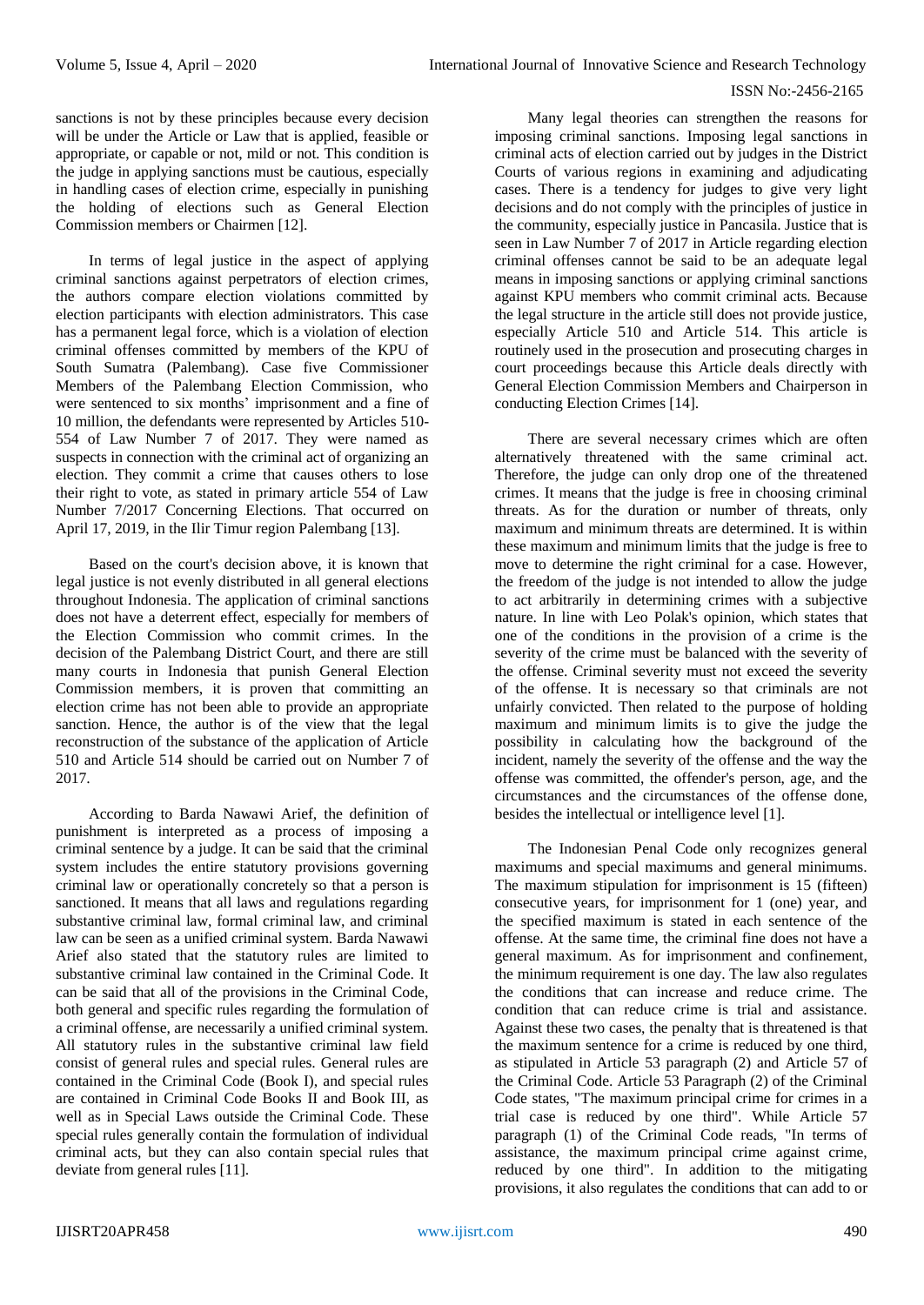aggravate the crime, namely concurrent, receive, and civil servants. In terms of imprisonment can be increased to a maximum of 20 years, imprisonment to a maximum of 1 year four months, and substitute imprisonment to 8 months  $[15]$ .

The Criminal Code currently in force in Indonesia does not yet recognize what is called a criminal code guideline. Judges are granted the freedom to choose the character of crime desired when deciding a case, in conformity with an alternative system in the jurisprudence. Furthermore, the judge can also choose the severity of the crime to be imposed, because what is determined by the law is only the maximum and minimum penalties. In this regard, what often causes problems in practice is the freedom of judges to determine the severity of a given crime. It is because the law only determines the maximum and minimum criminal penalties. As a consequence of these problems, a thing called criminal disparity will occur. In description (3) the characteristics of the criminal system in Indonesia, namely *Strafshort, Strafmaat, Strafmodus*, can explain the reality of the law in assessing the quality of justice in society, especially with violations/election crimes according to Law Number 7 of 2017, where the need to re-arrange or reconstruct the law several articles relating to legal sanctions for General Election Commission members as election administrators [16].

In the order of the existing case concept, that all matters of application or applied to the perpetrators of election crimes, including General Election Commission members are proven guilty and sentenced by the judges are not enough to provide a deterrent effect or justice for the community. However, enough to judge that the judge cannot provide sanctions with a law that is a deterrent effect when regulations have not been adequately regulated. As Article 448 to Article 554 of Law Number 7 of 2017 has described several acts in election crime and has also outlined the classification of institutions or General Election Commission members involved or proven to have committed election crimes, such as Article 510 of Law Number 7 2017 with a beep:

"Anyone who intentionally causes another person to lose his right to vote is liable to a maximum imprisonment of 2 (two) years and a maximum fine of Rp. 24,000,000 (twenty-four million rupiah)."

It can be seen that the above article cannot provide justice for the community, where the article can provide an excellent opportunity for KPU members to commit election crimes. Explanation of the article can be made politically possible repeat actions in each election because the space of criminal sanctions for perpetrators does not provide severe sanctions. In several cases involving General Election Commission members directly in various regions, the average verdict of judges on perpetrators was very mild. At the same time, the legal and social impacts on decisions could give a picture of the Indonesian criminal system, whether the judge's decision could provide justice, authority, ethics, dignity, and others. In this condition, it is known that

Article 510, Article 514, which is always used by the Public Prosecutor in prosecuting accused defendants of election violations by the KPU. Then the reconstruction needs to start from a sanction of imprisonment of 2 years to 5 years in prison, a fine of 24 million rupiahs to 240 million rupiahs, and has a minimum sentence of 2 years [17].

The number of election criminal sentences that have been handed down by the court shows that the court has played its role in adjudicating criminal election cases. Although on the other hand, it shows a concern that cases of election crime in the 2014-2019 election are still rife. The extent to which the role of the court works well, and the verdict is valid can be seen from the following analysis:

# *The sentencing of Election Crime Trials*

Trial Sentences for Election Crimes Minor sentences, both in terms of probation or detention, and many of the penalties handed down by judges on election crime cases. A sentence or probation in the concept of punishment is indeed possible to be applied to defendants who are facing a maximum sentence of 1 year in prison. This provision can be seen in Article 14, a paragraph (1) of the Criminal Code mentioned:

―If the judge gives a maximum sentence of one year or a sentence of imprisonment, not including substitute imprisonment, then the judge can also order that the criminal does not need to be served unless there is another judge's decision in the future because the person convicted of a crime before the specified trial period expires, or because the convicted during the trial period does not meet the specific conditions specified in the order."

It means that even if the defendant is found guilty and sentenced to imprisonment, there is no need to be imprisoned or correctional institutions as long as the trial period can improve his behavior. It is motivated by thoughts that want to allow criminal offenders to improve their behavior in society. In addition to that, it removes the impression of the severity of criminal penalties and the existence of revenge. Likewise, with fines, philosophically interpreted as a pastor. Not to compensate, enrich the country, or impoverish actors. The mild probation became the trend of the judges' choice in adjudicating election crime cases. The problem is that light sentences in the form of such trials are given to many election criminal cases that carry a sentence of more than one year.

For example, in money politics, criminal cases which carry a sentence of 2-4 years and a fine of Rp. 24 -48 million, more convicted with probation. There are at least 29 cases (56%) of 53 cases of money politics convicted with probation. While those convicted in prison / detained, there were 20 cases (37%). The average sentence is between 1 month-1 year, with a fine of Rp. Five hundred thousand to 3 million. Trial sentences were also given in many election criminal cases claiming to be someone else or to vote more than once. There were 25 cases (66%) of 38 cases that were sentenced lightly, and only 11 cases (29%) were sentenced to prison/detention—on average, sentenced to trial 15 days -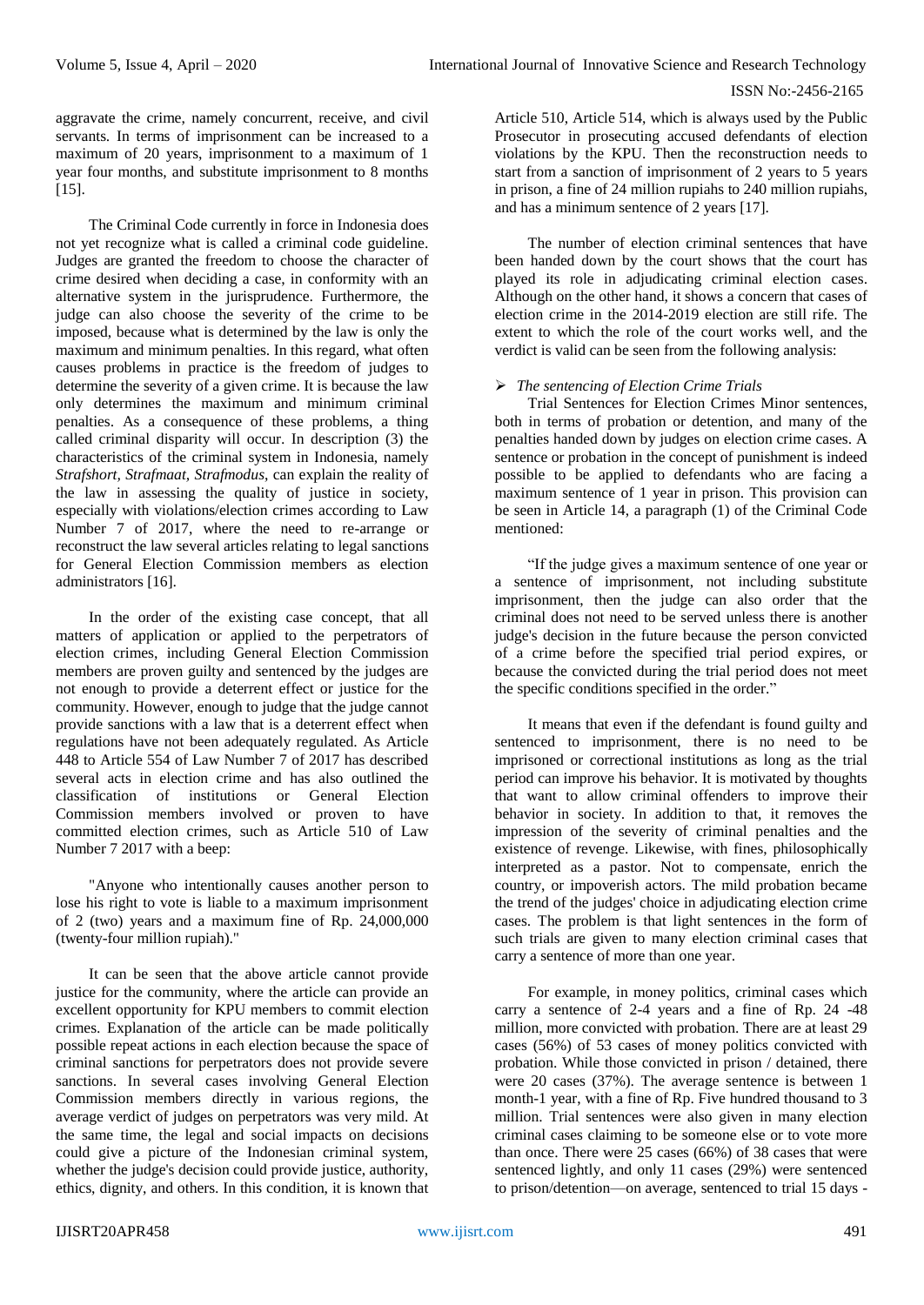6 months and a fine of Rp. 250 thousand - 2 million rupiah. Whereas the threat of a sentence of 1 year six months in prison and fines [8].

Also, in a criminal election case changed the results of electoral votes that were subject to a 4-year prison sentence and a fine of Rp.48 million rupiahs, not a few were sentenced to trial. There were 11 cases (26%) of 53 cases convicted of probation. Even in criminal acts, elections use fake documents/letters, which are punishable by a maximum sentence of 6 years and a fine of Rp. 72 million, of the six highest decisions, it is only given a sentence of 6 months and a fine of Rp. 20 million. Light sentences were common among them because the verdict of the panel of judges did not meet the prosecutors' charges/demands.

At least 113 cases (61%) have lower verdicts than prosecutors demanded. Only 44 cases (24%) were sentenced to exceed the charges, and 27 cases (15%) were convicted the same as the prosecutors' demands. Even though there were cases that were corrected through an appeal decision, only 16 cases (21%) of 73 appeal decisions had sentences that exceeded the decisions of the district court. The remaining 13 cases (17%) were lower than the District Court (PN), 40 cases (57%) were the same as the District Court (PN), and each of the 2 cases was acquitted by the high court and did not provide a deterrent effect. Especially if the perpetrators are legislative candidates, who are expected to be trusted and follow the rules of the game honestly. The Supreme Court, through Circular Letter No. 1 of 2000, requested all judges to "impose a criminal act that is truly commensurate with the crime and not to impose a criminal offense against the sense of justice in the community". There are still many who are given less than the right decisions [4].

# *The disparity in Election Crime Decisions*

Disparities or differences in criminal decisions often bring their problems in law enforcement. The disparity of a criminal is the application of an unequal criminal act to the same criminal act or to a criminal offense whose nature can be compared without a clear justification. Disparity not only occurs in the same criminal act, but in the level of seriousness of a crime, and also in the decisions of judges, both one panel of judges and different for the same case. The disparity in decisions is also found in the decisions of criminal cases elections. For example, Blitar District Court has ruled guilty Harry Patmono, KPPS Chairperson at TPS No.19 in Sugihan, Blitar Regency, with a sentence of imprisonment of 2 years and six months and a fine of Rp. 10 million in confinement for three months. Whereas the prosecutor's demands were only one year and five months and a fine of Rp. 1 million subsidiary three months in prison.

In that case, Harry was found guilty of violating Article 309 jo Article 321 of Law No. 8 of 2012, which states that, "Election Organizer deliberately performs acts which cause certain Election Contestants to get additional votes". He has cast ballots for the Legislative Candidates of the Republic of Indonesia DPR number 2 from the

Democratic Party. Nova Riyanti Yusuf as many as 55 and Blitar Regency Legislative Candidates candidate number 6 on behalf of Heni Retna Wizi Suci from the Gerindra Party were also 55 ballots. The act was carried out at polling station 19, namely at the defendant's in-laws' house in Pojok Village, Blitar.

In addition to being proven guilty, other things incriminate the decision, namely his actions harm democracy in elections holding, and the defendant has been sentenced. But not so with Mursyid, Chairperson of KPPS Way Dadi Subdistrict, Sukareme Bandar Lampung. He was proven guilty of changing the votes of candidates for Candidate Number 5. Romi Husin, SH in form C-1, which had a total of 72 votes, was changed to 82 votes, and the number of votes for the Golkar party, which was supposed to get ten votes, was changed to 00. He was only sentenced to 1 month in prison and a fine of Rp 100,000 thousand 1 month. Not much different from Tohir, Chairperson of KPPS 7, Way Laga Sub-district, Sukabumi Sub-District, Bandar Lampung City. He was only sentenced to two months in prison, without having to be served with a fine of Rp. 50,000 per one month for reducing the vote acquisition of candidates in the name of Suwondo from the Golkar Party from 34 to 32 votes. The District Court (PN) / PT Tanjungkarang verdict was very different from the verdict imposed by the Blitar District Court. In another case, Muhammad Syahdan was sentenced to 1-year probation and a fine of Rp. 30 million for his negligence in doing an act that caused a vote to be worthless and caused sure election participants to get additional votes [18].

However, the Election Commission members of the West Lampung Tulang Bawang Regency were more fortunate. He was finally only given a 3-month sentence with six months' trial and a fine of Five hundred thousand rupiahs by PT Tanjungkarang. However, it was proven that he had ordered PPK members and several witnesses to add votes for a Democratic candidate. In the criminal case of money politics, Marwansyah candidate from Democratic Party for the DPRD Solok City was sentenced to six months' imprisonment and a fine of Rp. 24 million for a 3 month subside by District Court (PN) Solok because it was proven to provide Rp. The Solok District Court verdict is the most severe verdict handed down in a money politics criminal case. One of the incriminating judges' decisions was stated in consideration of the decision that the defendant was a member of the Board, and of course, the experience provided sufficient knowledge and awareness. Significant rights and obligations and procedures for conducting campaigns that are allowed and which are prohibited and have criminal threats and legal consequences. Furthermore, what was interesting was conveyed in consideration of the decision:

"... General Election crime is a crime that seriously harms the sense of justice of the community and can damage the democratic state order because the General Election is the only constitutional forum for selecting leaders who will determine where this country will be taken in the future. The hope to get a trustworthy leader is the dream of all the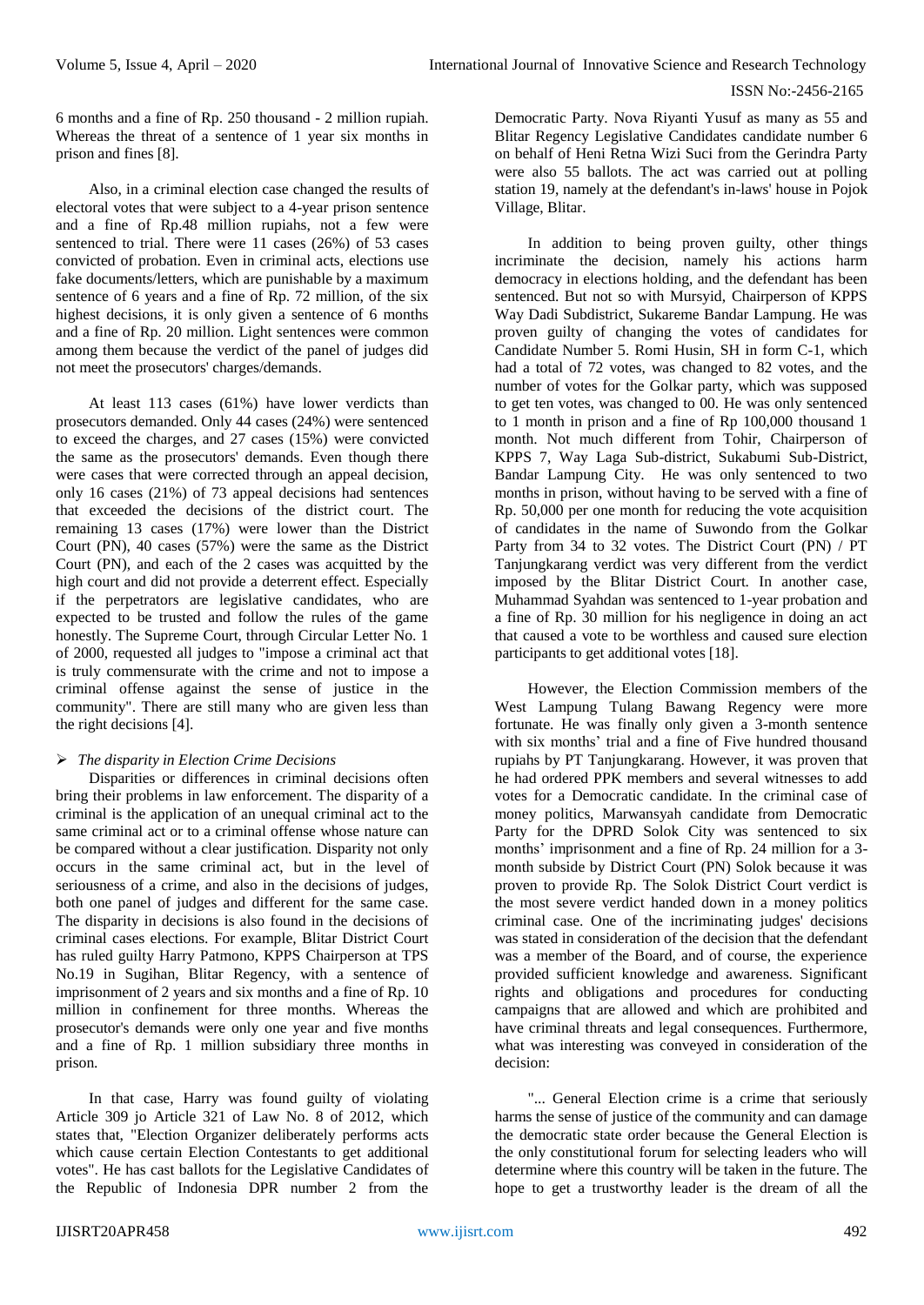people, especially that money politics will not only damage the defendant but will damage other citizens who receive the money, in his mind only the principle of who is greater to give, he will be chosen without knowing the vision and mission the leading candidate, and this is a horrible political education. Finally, the goal of realizing the State of Indonesia Fair Prosperous was not achieved, so the effect of punishment on election criminal acts must be prioritized in order to provide a deterrent effect to the Defendant and to other citizens who wish to become leaders. ...

Even though the imprisonment verdict is still far from the provisions of the Act (maximum two years), from the Solok PN ruling, it reads that there is enthusiasm to provide a deterrent effect for perpetrators of election criminal offenses, particularly money politics. Nevertheless, the spirit of giving a deterrent effect did not emerge from other courts. Muhammad Nizar, a member of the Banten Province DPRD and a candidate for the Banten Province DPRD from the Gerindra Party, gave Rp. 300,000 to witnesses and money assistance (Rp. 3 million) through his success team to several residents. For his actions, he was sentenced by Tangerang District Court to 6 months in prison and a fine of Rp. 10 million (2 months). PT Banten then, in its appeal verdict, instead gave Korting into two months in prison, with consideration of the length of the criminal sentence imposed by PN, which was too severe and did not reflect a sense of justice [19].

Author's analysis can conclude that there are weaknesses in Law Number 7 of 2017, especially Article 510, and Article 514, where this article is always used as a legal reference in every court decision to render a decision against KPU members committing election violations or criminal offenses.

# *The imposition of criminal sanctions in perspective*

There are several necessary crimes which are often alternatively threatened with the same criminal act. Therefore, the judge can only drop one of the threatened crimes. It means that the judge is free in choosing criminal threats. As for the duration or number of threats, only maximum and minimum threats are determined. It is within these maximum and minimum limits that the judge is free to move to determine the right criminal for a case. However, the freedom of the judge is not intended to allow the judge to act arbitrarily in determining crimes with a subjective nature. It is in line with Leo Polak's opinion, which states that one of the conditions in the provision of a crime is the severity of the crime must be balanced with the severity of the offense. Criminal severity must not exceed the severity of the offense. It is necessary so that criminals are not unfairly convicted. Then related to the purpose of holding maximum and minimum limits is to give the judge the possibility in calculating how the background of the incident, namely the severity of the offense and the way the offense was committed, the offender's person, age, and the circumstances and the circumstances of the offense done, besides the intellectual or intelligence level [20].

The Indonesian Penal Code only recognizes general maximums and special maximums and general minimums. The maximum stipulation for imprisonment is 15 (fifteen) consecutive years, for imprisonment for 1 (one) year, and the specified maximum is stated in each sentence of the offense. At the same time, the criminal fine does not have a general maximum. As for imprisonment and confinement, the minimum requirement is one day. The law also regulates the conditions that can increase and reduce crime. The condition that can reduce crime is trial and assistance. Against these two cases, the penalty that is threatened is that the maximum sentence for a crime is reduced by one third, as stipulated in Article 53 paragraph (2) and Article 57 of the Criminal Code.

Article 53 Paragraph (2) of the Criminal Code states, "The maximum principal crime for crimes in a trial case is reduced by one third". While Article 57 paragraph (1) of the Criminal Code reads, "In terms of assistance, the maximum principal crime against crime, reduced by one third". In addition to the mitigating provisions, it also regulates the conditions that can add to or aggravate the crime, namely concurrent, receive, and civil servants. In terms of imprisonment can be increased to a maximum of 20 years, imprisonment to a maximum of 1 year four months, and substitute imprisonment to 8 months. Criminalization can be interpreted as the stage of determining sanctions and also the stage of providing sanctions in criminal law. The word "criminal" is generally interpreted as punishment, while "punishment" is interpreted as punishment. The crime is imposed not because someone has done evil but so that someone who is deemed to have done evil (perpetrators of crime) no longer does evil, and other people are afraid of committing similar crimes [21].

# Andi Hamzah expressly defines punishment, is:

"Punishment comes from a legal basis so that it can be interpreted as establishing law or deciding about the law ".

The sentencing system (the sentencing system) is a statutory regulation relating to criminal sanctions and criminalization. Then, in this case: Subekti and Tjitro Soedibyo stated that:

"The criminal is a punishment. Criminal itself is a tool that is a tool to achieve the goal of punishment. The problem of crime is a humanitarian problem and social problems that are always faced by every form of society. Where there is a community, there is a crime. "

Crime is always closely tied to values, structure, and society itself. Therefore, even though humans try to destroy each other's crime, the crime will not be destroyed but only minimized its intensity. Mardjono Reksodiputro said that criminal acts cannot be abolished in society at all, but can only be eliminated to the limit of tolerance. It is because not all human needs can be fulfilled correctly; humans also tend to have different interests between one and another. However, criminal acts also cannot be allowed to grow and develop in society because they can cause damage and disturbance to social order. Moreover, before using crime as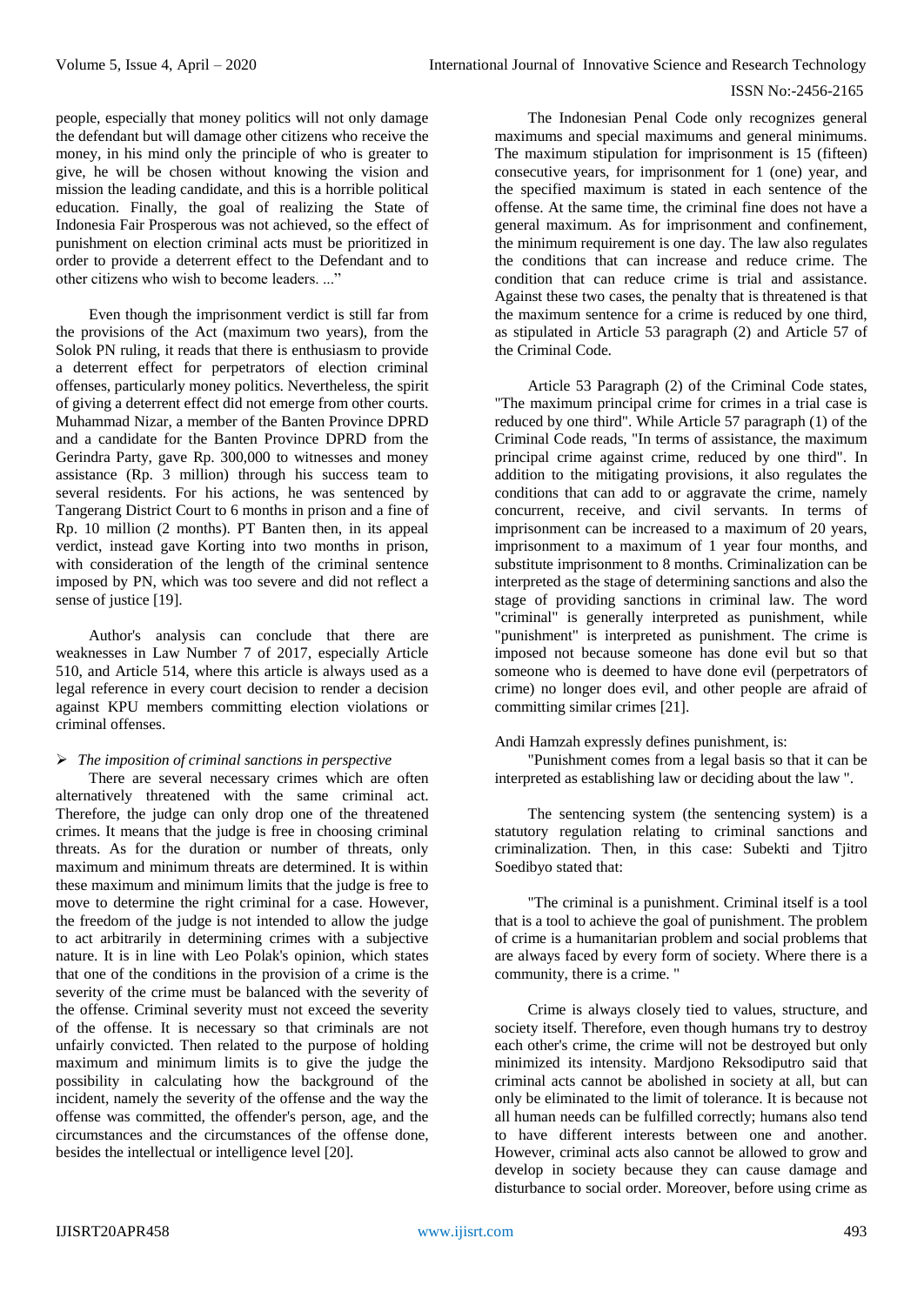a tool, an understanding of the tool itself is needed. Criminal understanding as a tool is fundamental to help understand whether, with these tools, the predetermined goals can be achieved or not [22].

The application of a criminal sanction is a cause and effect penalty because it is the case, and the effect is the law, the person affected by the consequences will get sanctions either going to prison or other sentences from the authorities. Criminal sanctions are a type of misdemeanor sanctions that are threatened or imposed on an act or perpetrator of a criminal act or criminal offense that can interfere or endanger the legal interest. Criminal sanctions are a guarantor to rehabilitate the behavior of the perpetrators of the crime. Roslan Saleh stressed that crime is a reaction to the offense, and this is a form of misery that is deliberately delegated by the State to the offender. Furthermore, criminal sanctions are related to criminal law, in some legal discussions conducted by experts, that the relationship of sanctions and criminal law is very strongly interrelated, where this relationship answers the main issues in the criminal system [23].

The Black Law Dictionary states that Criminal Law is the body of law defining offenses of the community at large, regulating how suspects are integrated, changed, and tried and established punishment for convicted offenders. Soedarto defines criminal law as a rule of law that binds to an act that fulfills certain conditions in the form of criminal consequences. Meanwhile, Simons defines Criminal Law is:

- The entire prohibition or order in which the state is threatened with misery is a "criminal" if it is not obeyed
- Overall rules that specify the conditions for a criminal prosecution, and,
- Overall provisions which provide the basis for criminal conviction and application.

According to Soedarto, criminal law can be viewed from a theoretical perspective which includes three main problems, namely:

- prohibited acts,
- The person who commits the prohibited act,
- The criminal is threatened with the violation.

This view is not much different from the view of Wihem Sauher, known as *Trias Sauher*, stating that there are three basic understandings in criminal law, namely *unrecht*, error and criminal. Also, treatment for those who have already done bad deeds. Thus, criminal law is the provisions that govern and limit human behavior in negating violations of the public interest.

In the field of law, there is an adage that the law must be strengthened by sanctions. Sanctions to strengthen legal norms are criminal sanctions as the last stronghold. That is, criminal sanctions are only used if other legal sanctions such as administrative sanctions and criminal sanctions are felt to be unable to maintain or strengthen existing legal norms. It is known as the "*Ultimum Remedium*".

The description above shows the position of the goal of punishment is one of the crucial keys in the execution of the crime itself. It can also be said that criminal convictions must reflect the purpose of punishment. The importance of attention to purpose punishment is also apparently paid attention to by the drafters of the new KUHP by formulating it explicitly, about the purpose of criminalization in book-1 of the Criminal Code Bill. Article 51 book-1 of the 2005 Criminal Code Bill states that:

- Criminal aims
- Prevent criminal offenses by enforcing legal norms to protect the community
- Socialize the convicted person by holding coaching so that he becomes a right and useful person
- Resolving conflicts caused by criminal acts, restoring balance, and bringing a sense of peace in socializing.
- Freeing guilt on the convict
- Criminalization is not intended to demean human dignity.

In some criminal sanctions against perpetrators, it can also be implemented the purpose of imposing sanctions, depending on the type of criminal sanctions aimed at the perpetrators. Related to the imposition of criminal sanctions on KPU members in several cases in various regions in Indonesia, this makes a fair reflection to be analyzed regarding the imposition of sufficient sanctions that cannot provide a deterrent effect. In the purpose of punishment, not only is the objective to be deterred, but there are sanctions related to moral or psychological burdens on the perpetrators so that the perpetrators or potential perpetrators do not commit anymore or do not develop the crime. As in the delicts in election crimes, there is an implied article to be used as material for discussion, surgery, study regarding the weakness, or lack of proper sanctions against the application of Article 510 of Law Number 7 of 2017 [3]. Article 510

Every person who intentionally causes others to lose their right to vote is liable to a maximum imprisonment of 2 (two) years and a maximum fine of Rp. 24 million.

In the article above, it is possible to have a structural crime in the current political arena. Related to the above article, the political potential in winning the votes of candidates can occur with a variety of modus as follows: There are at least five modus operandi that results in the loss or loss of a person's voting rights and being subject to criminal sanctions.

- First, the election organizers at the polling station level do not give C6 forms or invitations to use their voting rights to the public for any purpose whatsoever. With the intention of not neutral or because of unprofessional performance, which results in the loss of one's suffrage.
- Second, in the case of updating voter data, where the people who have the right to vote are not registered on the provisional voter list, then process it. However, because the voters' data collection system is often not updated, their names are still not listed in the DPT, and their voting rights are lost.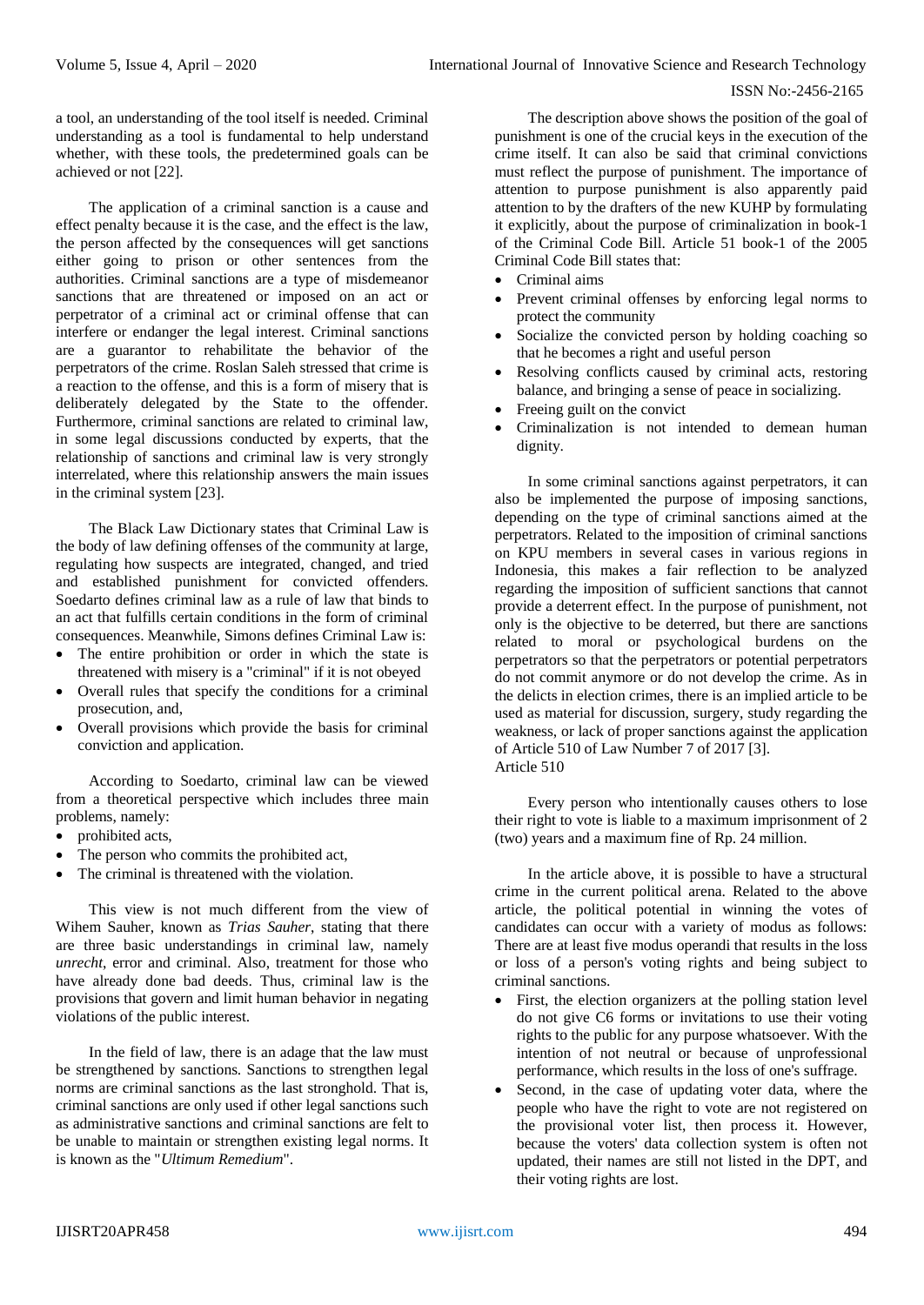- Third, companies or business actors who do not dismiss their employees and do not allow employees to vote. Then the business actor violated the criminal election law.
- Fourth, the abstention provocation, both in the real world and in other media by certain elements that provoke the public not to exercise their right to vote, may also be subject to election crimes. "Because even if it were to be abstentions, it is a personal political right".
- Fifth, intimidation for not trusting the election and political system of the Republic of Indonesia. According to him, there is a small portion of Indonesian people who are indicated as distrustful of the system prevailing in the Republic of Indonesia, including the electoral democracy system. "If you intimidate other people or appeal to other people, you can be charged with election crimes".

With the explanation of Point above, especially points 1 and 2 can be used as a tool or means by members of the KPU or election organizers to eliminate voting rights, especially with political interests. This condition occurs when the violation, Article 510 of Law Number 7 of 2017, is accommodated as a punishment knife for the perpetrators. Penalties for perpetrators, according to this article, cannot measure sanctions entirely appropriate and appropriate, precisely in the development of criminal law and the current criminal system, it cannot provide quality sanctions for perpetrators. From the quality of the sanctions, it can be seen that the length of imprisonment of the perpetrators and a large number of fines are minimal for the perpetrators [8].

# **IV. CONCLUSIONS**

- $\triangleright$  Criminal sanctions against members of the Election Commission who commit an election crime have not been fair because the judge decided the case by imposing light criminal sanctions. Based on Article 510 and Article 514 of Law Number 7 of 2017 concerning the Implementation of Elections, the judges measure because the article and the prosecutor's demands are very mild, so the judge decides the crime against the perpetrators with six months' imprisonment and Rp. 10,000,000 of fine. Thus the ending is that regulations in Articles 510, 514 have a punitive function not provided a sensory faculty of justice for community and land.
- $\triangleright$  Weaknesses of criminal sanctions against members of the General Election Commission who carry out election crimes today can be seen in the imposition of sanctions. Starting from the type of criminal sanction or called *Strafsoort*, the type of sanction and followed by the length of the criminal sanction *strafmaat*, where the duration of criminal sanctions on average six months in prison and a fine of Rp. 10,000,000 (ten million rupiahs). Furthermore, there are criminal sanctions for confinement and probation, contained in each decision in various court comparisons in the regions.

#### **REFERENCES**

- [1]. L. Tibaka and R. Rosdian, "The Protection of Human Rights in Indonesian Constitutional Law after the Amendment of the 1945 Constitution of The Republic of Indonesia," Fiat Justisia, vol. 11, no. 3, pp. 268-289, 2018.
- [2]. J. V. Henderson and A. Kuncoro, "Corruption and local democratization in Indonesia: The role of Islamic parties," J. Dev. Econ., vol. 94, no. 2, pp. 164–180, 2011.
- [3]. M. F. Aminuddin, "Electoral System and Party Dimension Assessment in Democratic Indonesia," J. Ilmu Sos. Dan Ilmu Polit., vol. 20, no. 1, p. 1, 2017.
- [4]. K. Pistor, "The value of law," Theory Soc., 2020.
- [5]. A. X. Fellmeth, "Civil and criminal sanctions in the constitution and courts," Georgetown Law J., vol. 94, no. 1, pp. 1–66, 2005.
- [6]. A. G. Herdiansah, W. S. Sumadinata, U. Padjajaran, and U. Padjajaran, "Indonesia' s political culture in the new digital age: A preliminary discussion Budaya Politik Indonesia di era digital Baru : Suatu diskusi pendahuluan," pp. 378-389, 2012.
- [7]. T. Chandra, "Impacts of Indonesia's 2014 Presidential Election towards Stock Priceso Indonesia Stock Exchange," Int. J. Bus. Manag., vol. 10, no. 7, pp. 172–183, 2015.
- [8]. T. L. Cherry, "Financial penalties as an alternative criminal sanction: Evidence from panel data," Atl. Econ. J. vol. 29, no. 4, pp. 450–458, 2001.
- [9]. S. E. Wahyuningsih, "The implementation of criminal sanction to the actors of corruption in Indonesia," vol. 2, pp. 161–165, 2017.
- [10]. J. M. T. Sumalla and P. Hernández-hidalgo, "International Journal of Law, Crime and Justice Victims of child sexual abuse: Understanding their need for justice," Int. J. Law Crime Justice., vol. 54, no. June 2017, pp. 11–20, 2018.
- [11]. S. E. Wahyuningsih, "The Development of the Indonesian Criminal Code Derived from The Yudicial Pardon Value In Islamic Law," vol. 11, no. 2, 2017.
- [12]. S. Isra, Yuliandri, F. Amsari, and H. Tegnan, ―Obstruction of justice in the effort to eradicate corruption in Indonesia," Int. J. Law, Crime Justice, vol. 51, pp. 72–83, 2017.
- [13]. A. Alfada, "The destructive effect of corruption on economic growth in Indonesia: A threshold model," Heliyon, vol. 5, no. 10, p. e02649, 2019.
- [14]. T. H. E. Implementation, O. F. Criminal, S. To, T. H. E. Actors, O. F. Corruption, and I. N. Indonesia, "The implementation of criminal sanction to the actors of corruption in Indonesia," vol. 2, pp.  $161-165$ , 2017.
- [15]. C. S. Allely, S. Kennedy, and I. Warren, "A legal analysis of Australian criminal cases involving defendants with autism spectrum disorder charged with online sexual offending," Int. J. Law Psychiatry, vol. 66, no. June p. 101456, 2019.
- [16]. S. E. Wahyuningsih, N. Adi, and M. Iksan, "The role of scientific testimony in the process of investigation of crime in Indonesia," pp.  $97-103$ ,  $2018$ .